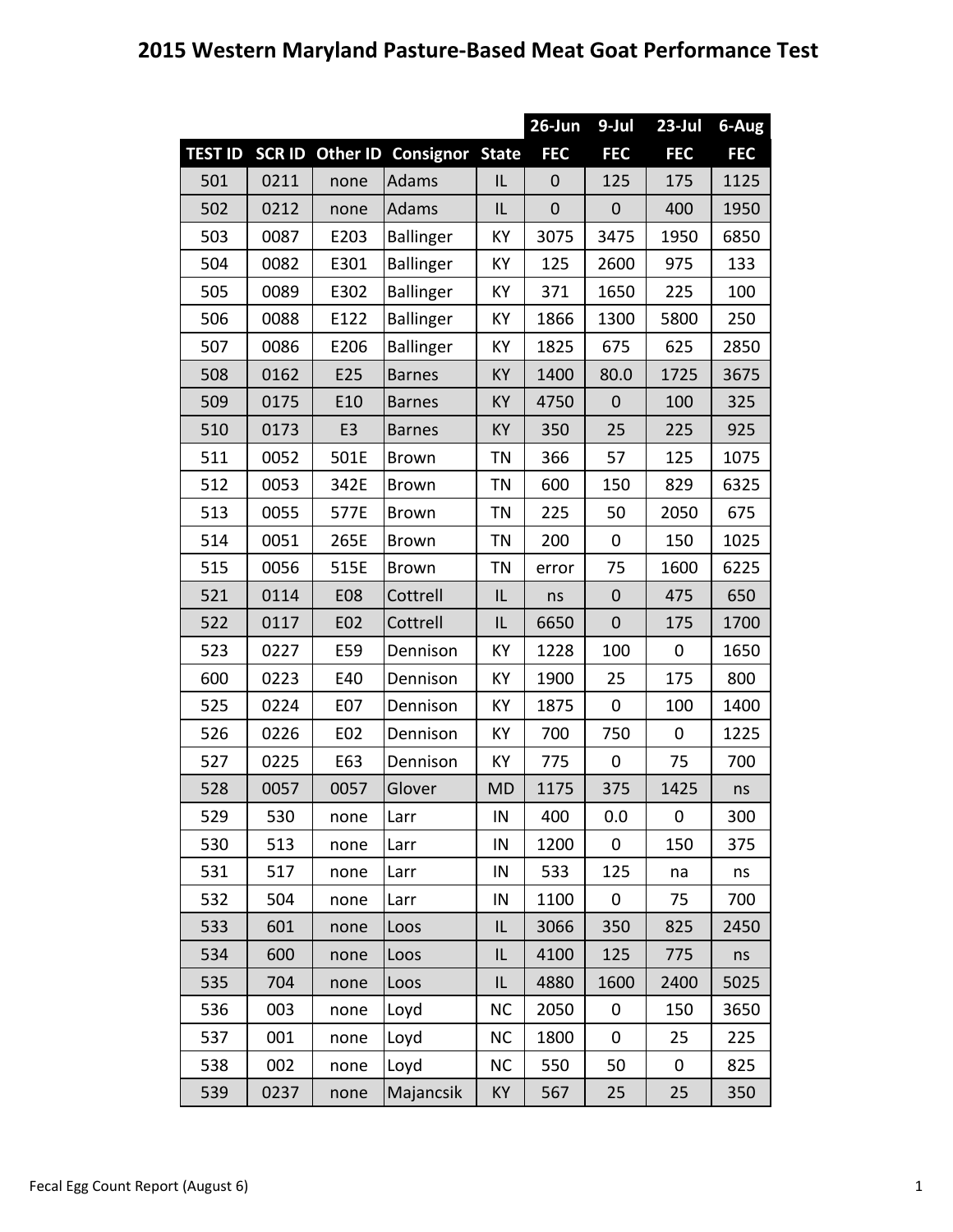## **2015 Western Maryland Pasture‐Based Meat Goat Performance Test**

|                |               |                 |                    |              | 26-Jun      | 9-Jul       | $23$ -Jul    | 6-Aug      |
|----------------|---------------|-----------------|--------------------|--------------|-------------|-------------|--------------|------------|
| <b>TEST ID</b> | <b>SCR ID</b> | <b>Other ID</b> | Consignor          | <b>State</b> | <b>FEC</b>  | <b>FEC</b>  | <b>FEC</b>   | <b>FEC</b> |
| 540            | 0253          | none            | Majancsik          | KY           | 33          | $\mathbf 0$ | 25           | 375        |
| 541            | 0222          | none            | Majancsik          | KY           | 7175        | 25          | 50           | 1425       |
| 542            | 0211          | none            | Majancsik          | KY           | 2350        | 100         | 75           | 550        |
| 543            | R126          | none            | Maynard<br>Dishman | <b>TN</b>    | ns          | na          | 275          | 200        |
| 544            | R020          | none            | Maynard<br>Dishman | <b>TN</b>    | 3625        | 75          | 225          | 950        |
| 546            | 3953          | E175            | Murphy             | <b>NJ</b>    | 1040        | 50          | 300          | 5600       |
| 547            | 3944          | E170            | Murphy             | <b>NJ</b>    | 50          | 125         | 125          | 1750       |
| 548            | 3847          | E120            | Murphy             | <b>NJ</b>    | 1400        | 200         | 725          | 3225       |
| 549            | 3737          | E113            | Murphy             | <b>NJ</b>    | 2275        | 250         | 1250         | 1225       |
| 550            | 3938          | E163            | Murphy             | <b>NJ</b>    | 950         | $\mathbf 0$ | 175          | 1000       |
| 551            | 1520          | none            | Nelson             | <b>MD</b>    | 5666        | $\mathbf 0$ | 100          | 300        |
| 552            | 1513          | none            | Nelson             | <b>MD</b>    | 10025       | 0           | na           | ns         |
| 553            | 1515          | none            | Nelson             | <b>MD</b>    | 4633        | 75          | 375          | 750        |
| 554            | 1507          | none            | Nelson             | <b>MD</b>    | 11900       | 0           | 125          | 250        |
| 555            | 1518          | none            | Nelson             | MD           | 2367        | $\mathbf 0$ | 350          | 125        |
| 556            | 1503          | none            | Peters             | <b>NC</b>    | ns          | na          | 100          | 475        |
| 557            | 1505          | none            | Peters             | <b>NC</b>    | 400         | $\mathbf 0$ | 250          | 150        |
| 558            | 1507          | none            | Peters             | <b>NC</b>    | 367         | $\mathbf 0$ | 200          | 1500       |
| 559            | 1517          | none            | Peters             | <b>NC</b>    | 1200        | $\mathbf 0$ | 175          | 1175       |
| 560            | 1509          | none            | Peters             | <b>NC</b>    | 1233        | 25          | 50           | 1675       |
| 561            | 1501          | none            | Pinneo             | KS           | 5320        | 1750        | 325          | 4750       |
| 562            | 1503          | none            | Pinneo             | KS           | 5366        | 425         | 625          | 3200       |
| 563            | 1515          | none            | Pinneo             | KS.          | 8033        | 600         | 850          | 2400       |
| 564            | 1567          | none            | Pinneo             | KS.          | 5760        | 280         | 750          | 1067       |
| 565            | 413           | none            | Pursel             | PA           | $\mathbf 0$ | 0           | $\mathbf{0}$ | 25         |
| 566            | 0001          | none            | Purich             | VT           | 267         | 0           | 525          | 2000       |
| 567            | 0005          | none            | Purich             | VT           | 125         | 0           | 1150         | 2050       |
| 568            | 0002          | none            | Purich             | VT           | 50          | 0           | 1200         | 3300       |
| 599            | 0087          | 10              | Reece              | <b>TN</b>    | 75          | $\mathbf 0$ | 75           | 150        |
| 570            | 0085          | 6               | Reece              | <b>TN</b>    | 1300        | 500         | 825          | 1200       |
| 571            | 0088          | 18              | Reece              | <b>TN</b>    | 2425        | 4675        | 4500         | 9225       |
| 572            | 0009          | 202             | Slavens            | KS           | 2320        | 320         | 125          | 11350      |